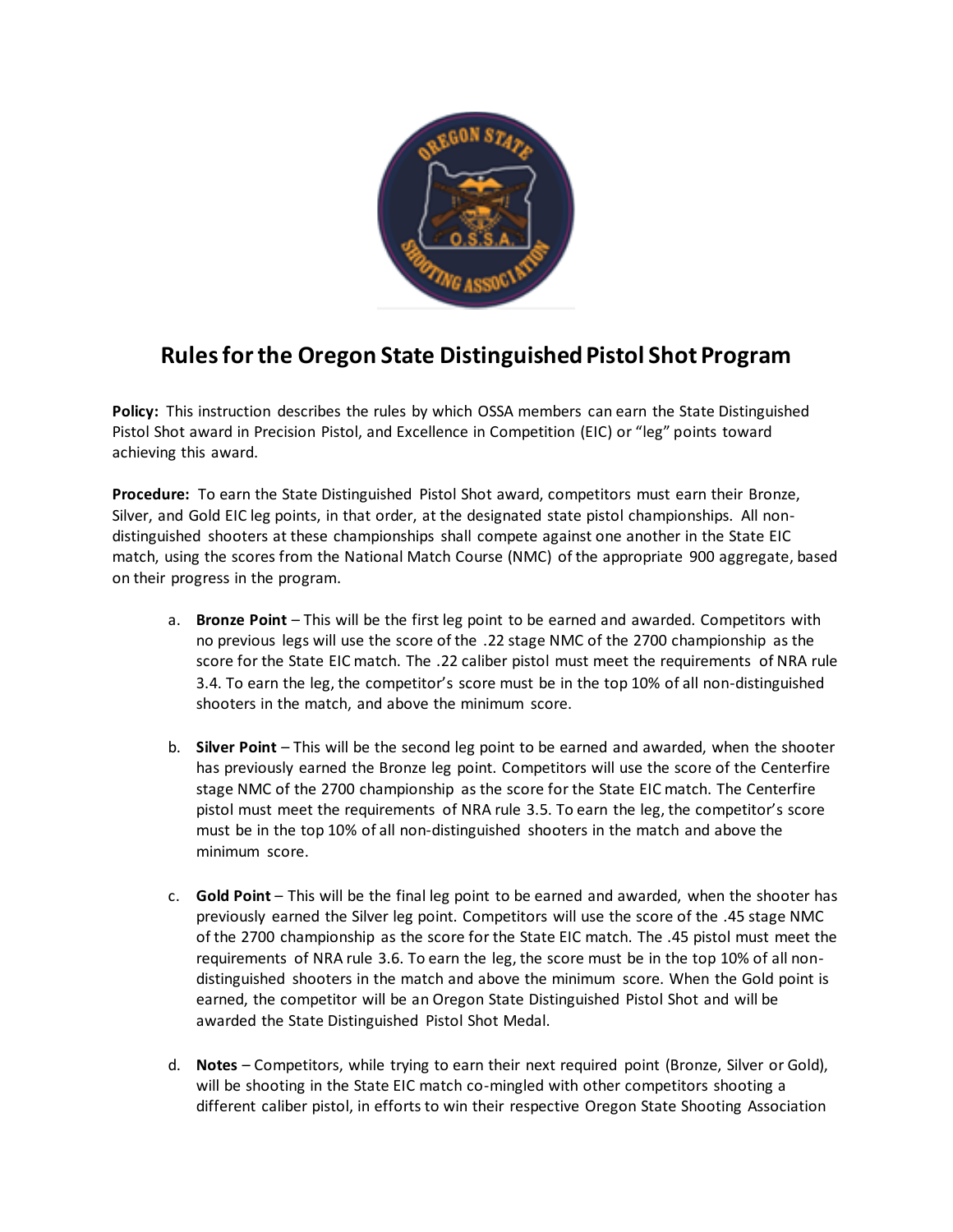Excellence in Competition - Pistol (incremental step) point. For example, the qualifying score of the winner(s) of the .22 Bronze leg point must also exceed participating competitors NMC scores in the Center Fire and .45 NMC's. Consequently, a competitor's .45 Gold leg score will have to exceed the scores of participating competitors in .22 and Center Fire. Regardless of pistol caliber, legs toward distinguished status will be awarded to the highest scoring 10% of all non-distinguished competitors.

e. **Number of points per match** – Six non-distinguished competitors are required for one leg to be awarded. For determining the number of additional legs to be awarded, fractions of competitors 0.6 or over will be rounded up to the next multiple of 10. Example: 16 competitors are required for awarding leg points to two competitors, 26 competitors for awarding points to three competitors, etc.

**Course of fire:** The course of fire shall be one National Match Course.

- a. Ten shots slow fire, 50 yards in 10 minutes.
- b. Ten shots timed fire, 25 yards in two strings of 5 shots, 20 seconds per string.
- c. Ten shots rapid fire, 25 yards in two strings of 5 shots, 10 seconds per string.

**Minimum score:** A minimum score of 270 is required to qualify for an EIC point.

## **Scores to be used**:

- a. Outdoor State Championships use the NMC of the appropriate stage of the 2700 for the State EIC match. All non-distinguished OSSA members will be entered in the EIC match. For competitors firing both days of a two-day state championship, only the first day's score will be used for the State EIC match for that particular championship.
- b. Both days' EIC scores of a two-day championship will be combined for the State EIC match and for determination of the top 10% earning points.

**Designated championships for State EIC matches:** Oregon State EIC matches will be held at the Oregon State Outdoor Precision Pistol Regional and Oregon State Outdoor Precision Pistol Championships.

## **Eligibility:**

- a. For competitors to be eligible for awards, they must be members in good standing of the OSSA, with dues current or paid prior to match commencement. There is no residency requirement.
- b. Competitors may not receive any of the three EIC points more than once.
- c. All awards are individual; there are no team awards.

**Match rules:** The current NRA precision pistol rules will govern the conduct of these matches. For leg points to be awarded, the match must:

- a. Conform to all parts of these and current NRA rules that apply.
- b. Include at least six eligible non-distinguished competitors.
- c. Be completed in all of its stages.
- d. Have the minimum score met by competitors scoring in the top 10%.

**Responsibilities:** The OSSA State Handgun Director will administer the program.